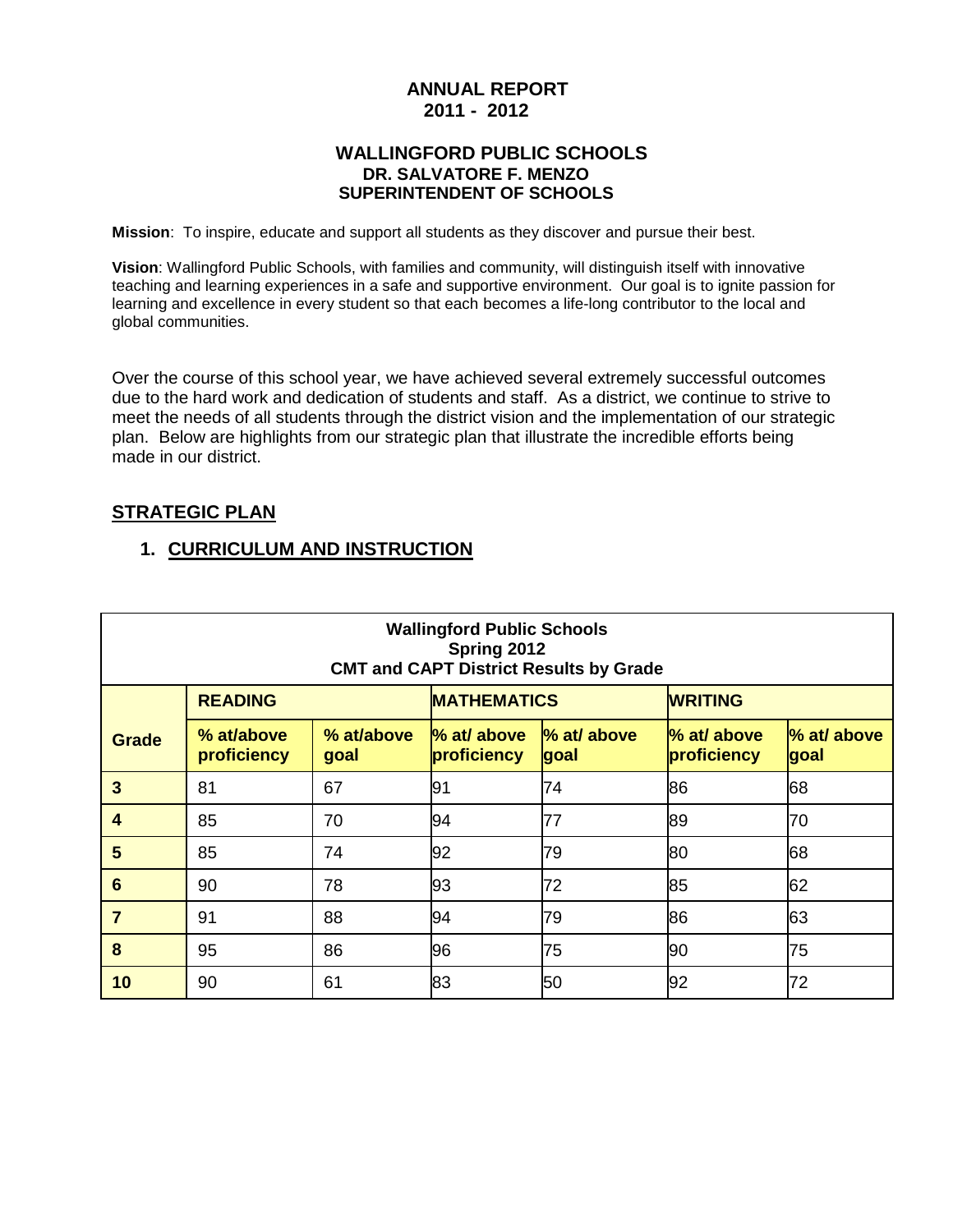Under the NCLB legislation by school year 2013-2014 all students (100%) are expected to make AYP in order for a school and district to be deemed successful. Beginning next year, AYP targets make a significant increase to:

2011-2013 CMT Targets

- 89% At/Above Proficiency in Reading
- 91% At/Above Proficiency in Math
- 70% At/Above Basic in Writing (serves as an "Other Academic Indicator")

2011-2013 CAPT Targets

- 91% At/Above Proficiency in Reading
- 90% At / Above Proficiency in Math

The complete results are warehoused at www.ctreports.com and are available to the public. Districts are allowed to access or 'mine' the data for useful information. Subgroups making AYP targets in reading and mathematics on CMT and CAPT has been an ongoing challenge in Wallingford since school year 2004-2005, which has been increasingly more challenging as federal proficiency targets have steadily risen over the last 8 years. The table below indicates subgroups of Wallingford students that *failed to make adequate yearly progress* (AYP) on the CMT and CAPT targets in **2012:**

| Subgroup                          | <b>CMT</b>     |             | <b>CAPT</b>    |             |  |
|-----------------------------------|----------------|-------------|----------------|-------------|--|
|                                   | <b>Reading</b> | <b>Math</b> | <b>Reading</b> | <b>Math</b> |  |
| <b>Blacks</b>                     | N/A            | N/A         | N/A            | N/A         |  |
| <b>Hispanics</b>                  |                | ∧           | ∧              |             |  |
| <b>Students with Disabilities</b> |                | ∧           | ↗              |             |  |
| <b>English Language Learners</b>  | N/A            | N/A         | N/A            | N/A         |  |
| <b>Economically Disadvantaged</b> | Χ              | ∧           | ↗              |             |  |

*N/A = AYP not reported for subgroups <20*

### **2011-12 Curriculum and Assessment Development**

The development of K-12 curriculum and performance assessments as well as ongoing instructional improvement continued to be district priorities in **2011-12**. District efforts have focused on aligning with the new Common Core State Standards (CCSS), adopted by the State of Connecticut in July 2010. Information on the Common Core State Standards (CCSS) can be found at:

<http://www.sde.ct.gov/sde/cwp/view.asp?a=2618&q=322592>

Common Core Standards alignment will continue for several years. In addition, a top priority in **2011-12** was aligning WPS with best practices in curriculum, particularly pacing guides or calendars, as well as the development of a comprehensive district assessment plan.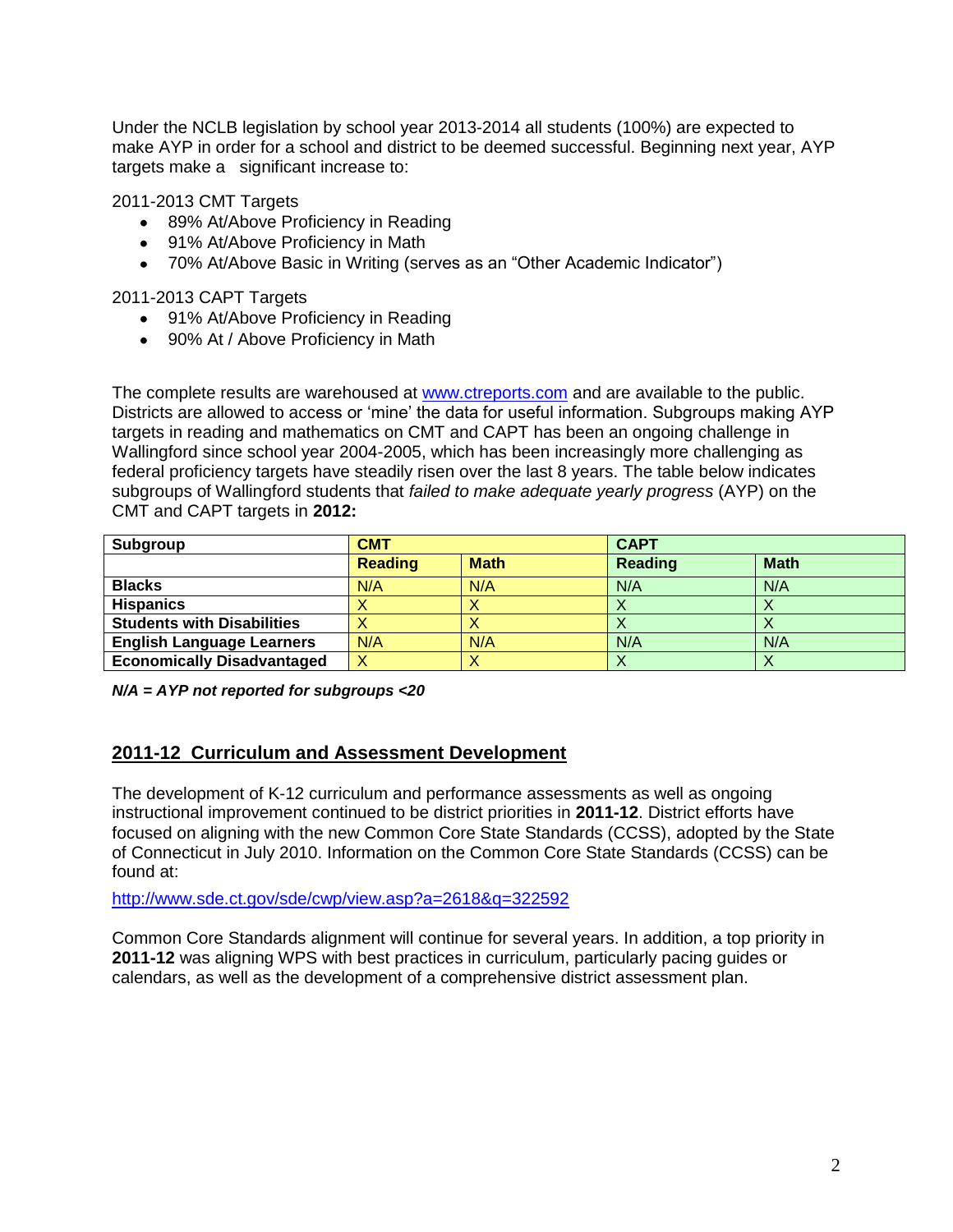Highlights of the work accomplished include:

# **Grades K-5**

Language Arts

- K-5 district implementation of new balanced literacy units, unit assessments and a mandatory daily 90 minute LA block
- K-5 district implementation of the Universal Screening and Diagnostic Assessment Plan
- K-5 district implementation of a District Assessment Plan
- K-5 district implementation of a Enrichment / Intervention Block (45 minutes 2-3x per week)

**Mathematics** 

- K-5 district implementation of Unit Pacing Guide and Growing with Math Units
- K-5 district implementation of a District Assessment Plan
- K-5 district implementation of a Enrichment / Intervention Block (45 minutes 2-3x per week)

# **Middle School**

Language Arts

- Pacing Guides and district assessment plan
- District implementation of an Intervention Block for high risk students (45 min. 3-5x per week)

**Mathematics** 

- Pacing Guides and district assessment plan
- District implementation of an Intervention Block for high risk students (45 min. 3-5x per week)
- March June 2012: District Implementation of three Common Core State Standards Units (pilot)

Spanish & French

- Daily World Language Classes created at the middle school level
- World Language moved to the Core, interdisciplinary grade level team
- Common curriculum for Level 1 at MS and HS levels including scope and sequence, common unit templates, and unit assessments

Developmental Guidance

- Defined scope and sequence addressing academic, personal and social goals for grades 6,7,8
- Unit Templates -12 lessons over school year
- Introduction of Naviance Software for the development of Student Success Plans (state mandated)

# **High School**

Algebra 1

- Common District Curriculum for Levels A & G
- Curriculum revision, alignment with CCSS
- Development of scope and sequence, unit templates with articulated common knowledge, skills and standards across levels
- Development of common mid-term and final exams

English 9-12

Ongoing planning–revision/alignment to Common Core Standards (CCS) sequence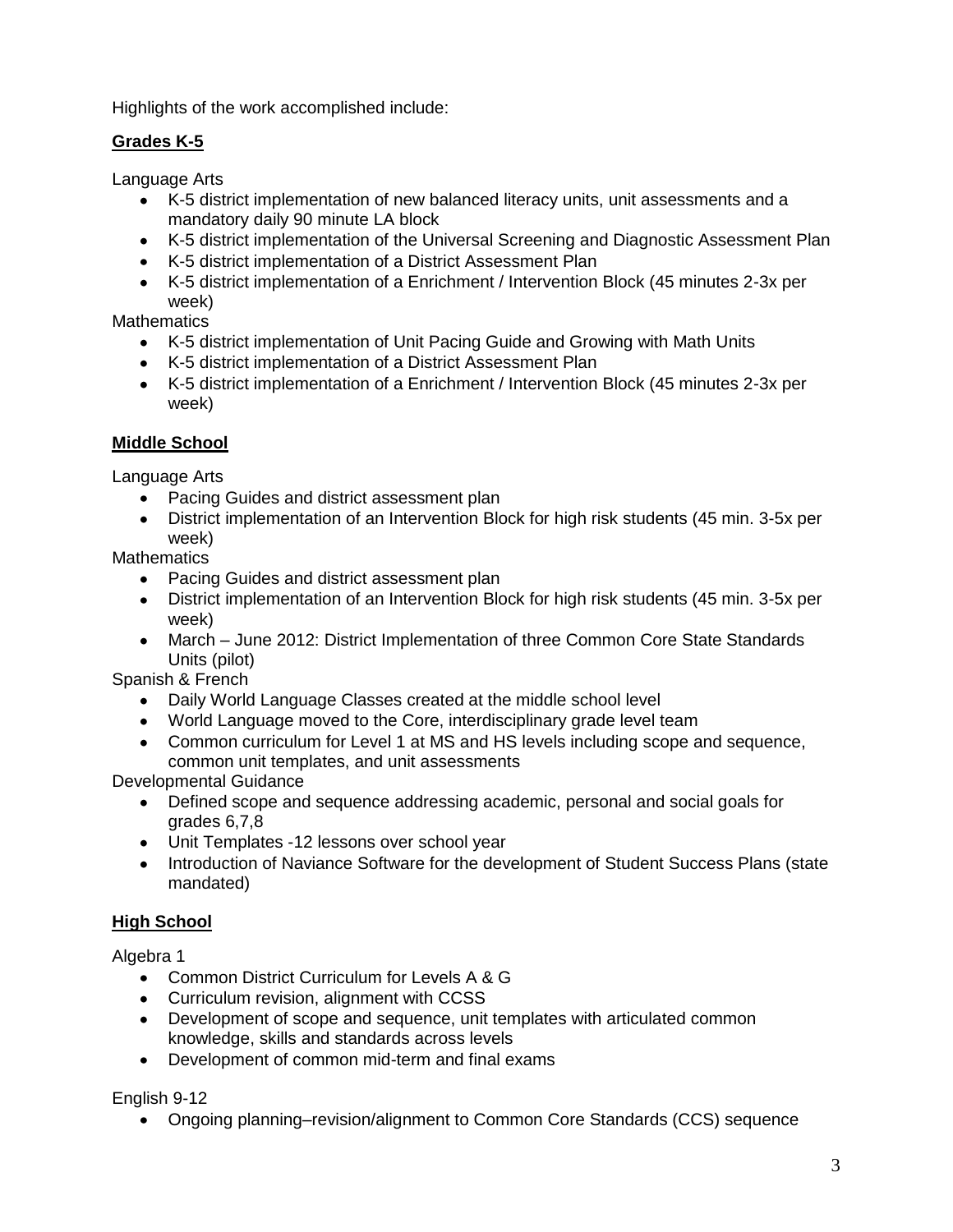World Language

- Common Curriculum developed for Level 1 Spanish, French & Italian
- Common Curriculum developed for Level 2 Spanish, French & Italian
- Development of scope and sequence, unit templates with articulated common knowledge, skills and standards across levels
- Common Assessments

Developmental Guidance

- Scope and Sequence
- Introduction of Naviance Software for the development of Student Success Plans (state mandated)

# **2011-2012 Professional Development and Instructional Improvements**

District professional development and instructional improvement have focused on critical elements of the Connecticut Accountability for Learning Initiative (CALI) and Scientific Research Based Intervention (SRBI). Both initiatives have a strong focus on the use of data to make instructional adjustments to increase student achievement. Detailed information related to these state initiatives can be found at:

[http://www.sde.ct.gov/sde/lib/sde/pdf/Pressroom/RTI\\_Executive\\_Summary.pdf](http://www.sde.ct.gov/sde/lib/sde/pdf/Pressroom/RTI_Executive_Summary.pdf)  <http://www.sde.ct.gov/sde/cwp/view.asp?a=2618&q=322294>

The district provided all K-12 certified staff with regularly scheduled, job embedded PD using Instructional Data Coaches to continue the professional development process of 2010-11 – Instructional data Teams.. In 2011-12, the district K-5 professional development plan addressed topics related to teaching strategies for English language learners, guided reading and small group instruction; Literacy Stations for independent student learning/ practice; and Running Records (an ongoing reading assessment monitoring student growth over time). In grades 6-12, staff received training in topics such as common formative assessment, introduction to Common Core State Standards, training in the use of classroom technology, as well as opportunities for self- designed teacher in-service.

A sampling of 2010-2011 K-12 professional development activities includes:

- June 2011 Independent Literacy Work Stations for Students Grade 3-5 Teachers
- June 2011 "My Learning Plan" Group-Designed Professional Development for District "Specialists"
	- o District Physical Education Team Compare Brain-Based learning programs: Action Based Learning, Brain Gym, and ABC Fitness.
	- o Alternative High School Social Work and Psychology Staff Alternate Methods for Meeting Transition Needs
- August 2011- Resources for Teaching the "Five Components of Reading" K- 5 **Teachers**
- August 2011 "Student Profiles/ Data Collection For Transition Planning" Special Education Teachers
- August 2011 "Teacher Evaluation Plan" -Middle School Teachers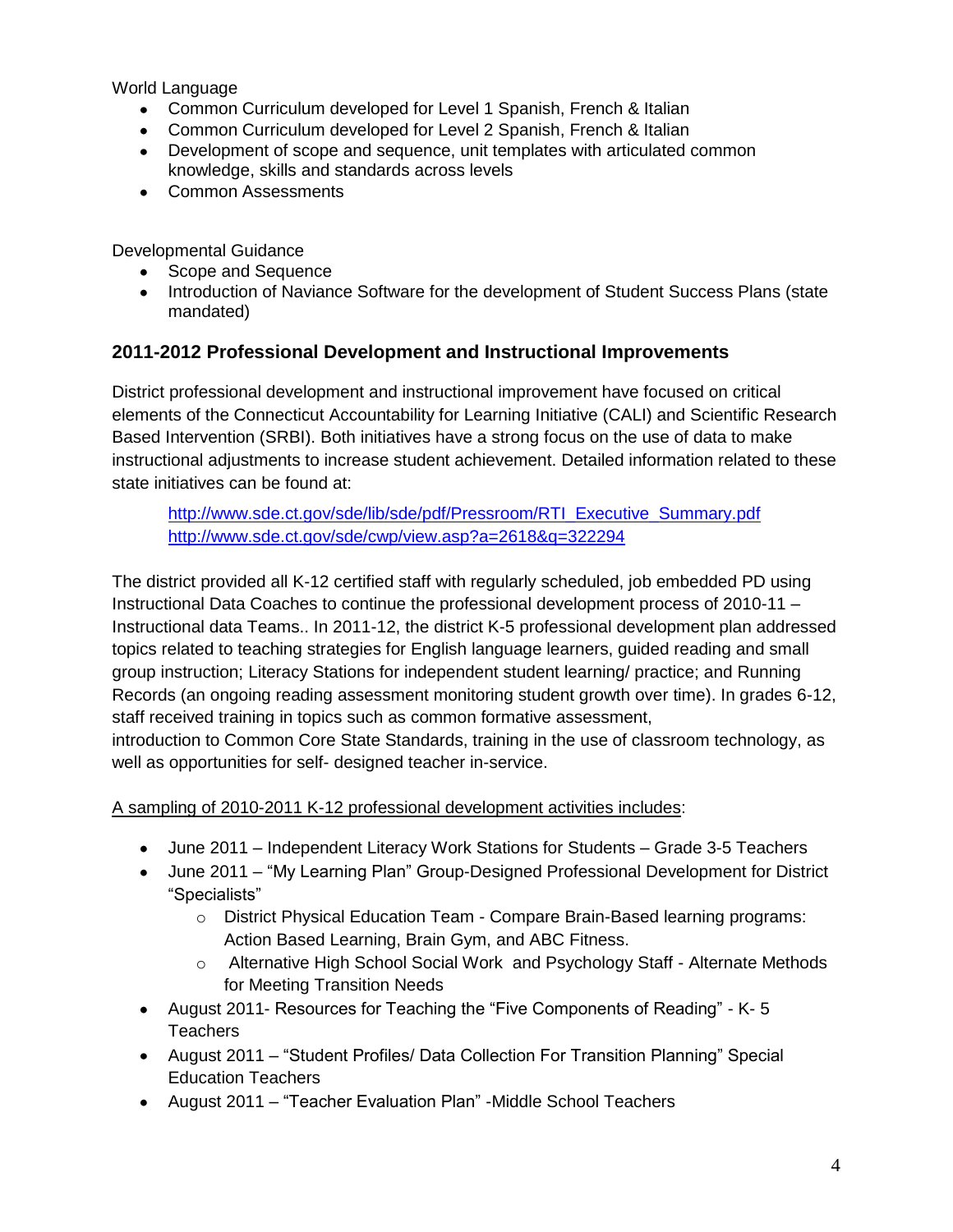- November 2011 "Overviews of Second Language Acquisition, Cultural Awareness, and Sheltered Instruction" – K-5 Teachers
- November 2011 Naviance Training "Career Pathways and family Connections" Middle and High School Guidance
- November 2011 "New England Association of Schools and Colleges (NEASC) Self Study" – High School Teachers
- February 2012 "Running Records" K- 5 Teachers
- May 2012 Technology Workshops including "New Media-Effectively Engaging Students Using Collaboration Applications" and "Exploring Web Tools" – Middle School **Teachers**

## **PERSONNEL**

### **Employment**

The Personnel Department of the Board of Education has been busy meeting the staffing needs of our district during difficult economic times. Twenty-eight teachers were hired for the 2012- 2013 school year. Some new hires were the result of retirement or resignation; however, two new curriculum resource and two new world language positions were created to staff world language programs in the middle school designed to build students' skills in this area. In addition, eight new administrators were hired for the 2012-2013 school year. At the end of the 2011-2012 school year, the district was forced to eliminate certified positions. Six positions were eliminated because of financial enrollment or programmatic changes. All but two teachers effected by this process have found positions within the school district.

### **New Teacher Induction Program**

Induction Programs have been conducted for twenty-eight certified teachers, six administrators and twenty-three interns from Quinnipiac University. In addition, twenty-seven teachers will be involved throughout the 2012-2013 school year in the state's new teacher induction program, TEAM (Teacher Education and Mentoring Program). The TEAM program requires that teachers new to the profession work with a trained mentor assigned by the district who guides them through the preparation of five projects or modules in two years. The projects focus the new teacher on the most essential elements of good, professional practice: classroom management and climate, lesson planning and unit design, instructional delivery, assessment and professional practices. The beginning teacher must implement strategies in the classroom, keep an on-line journal, log all interactions with his/her mentor and produce a reflective paper for each module. The final product is scored by a trained reviewer. Successful completion of all five modules is expected to take two years and to include significant research, data development and implementation of teaching techniques and instructional practices in the classroom. During the 2011-2012 school year, Wallingford Public Schools trained 7 master mentors, 40 mentors and cooperating teachers and 11 reviewers of module submissions.

### **Teacher Evaluation**

During the 2010-2011 school year, the district piloted a new teacher evaluation plan that linked the second professional development training, professional growth and job performance more closely to each other and the state's Common Core of Teaching. This program was fully implemented during the 2011-2012 school year.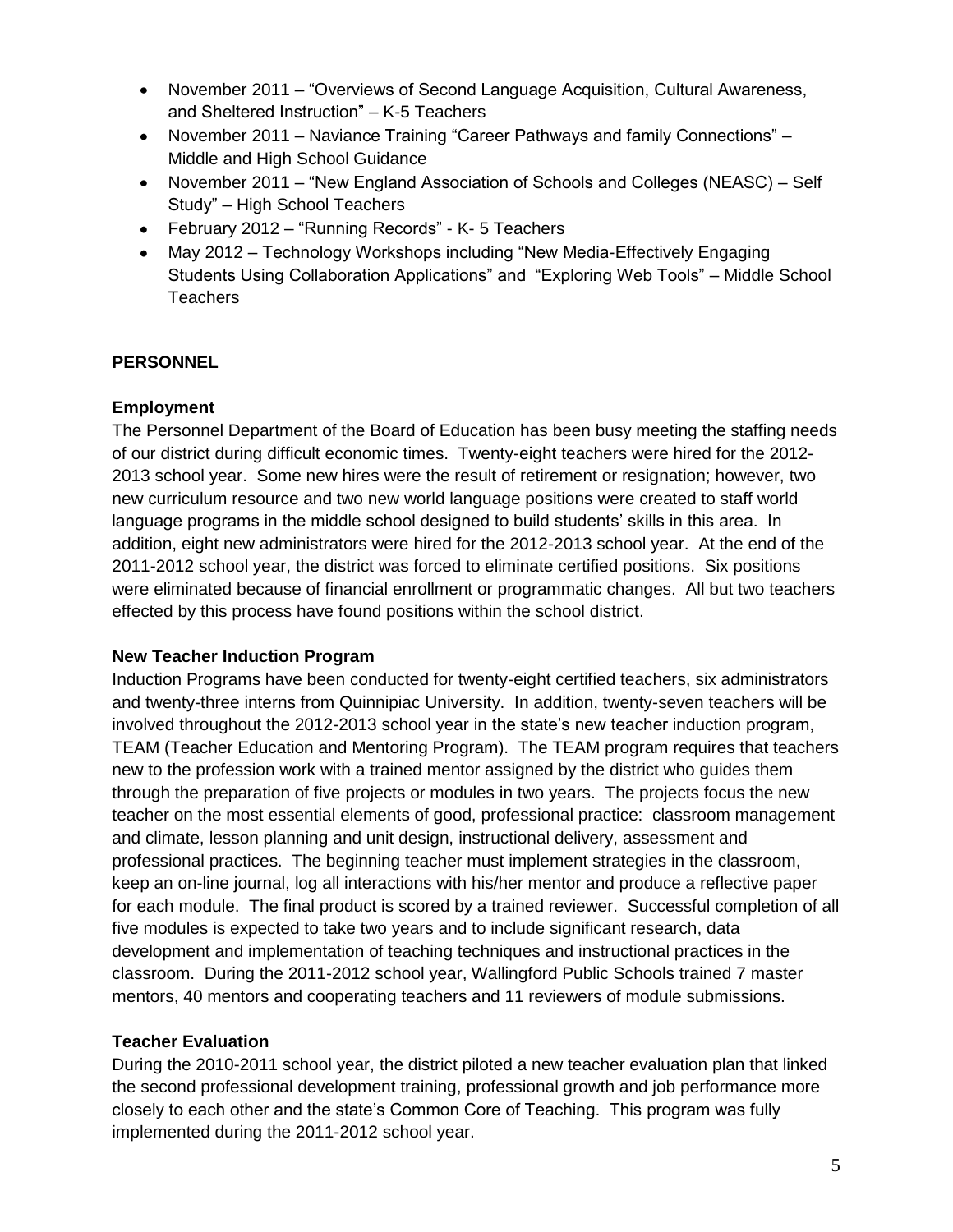The product reflects the committee's dedication to the task of creating a meaningful and manageable process that encourages professional growth in multiple ways by allowing administrators opportunity to observe teachers teaching in the classroom, utilizing data to make instructional decisions, writing research, pursuing national certification, mentoring and coteaching. It also prepares the district in many ways for the state's new teacher/administrator evaluation plan that will be implemented in 2013-2014.

#### **Negotiations**

Negotiations for the following collective bargaining units were conducted during the 2011-2012 academic year. Negotiations have concluded for administrators, teachers, and nurses resulting in three year contracts for each group. Currently, negotiations continue with the food service and custodial unions.

## **PUPIL PERSONNEL SERVICES**

The PPS department has recently filled the remaining open positions as part of the restructuring of the PPS Office. Under the new structure the department now consists of the Director of PPS, two Coordinators, a high school special education department head, a middle school special education department head, a grade 3 – 5 special education department head and a preschool – grade 2 special education department head. This new structure will allow for increased oversight and consistency across the district in the delivery of special education and related services to students.

The PPS department recently completed its multi-year year PPS Improvement Plan. The Improvement Plan consists of six goals including, Ownership, Curriculum and Instruction, Assessment, Continuum of Services, Communication and Ongoing Professional Development. Each goal within the PPS Improvement Plan also contains several objectives.

The recent August professional development days focused on enhancing communication with parents as well as among PPS staff and PPS Administration. Related services staff and teaching staff began developing standardized processes and procedures in order to create greater consistency across the district in the delivery of service. PPT protocols are close to completion along with the development of a parent brochure and an update to the Welcome Packet. Standardized evaluation templates are also close to completion, as well as a standard procedure for sharing evaluation results with parents.

The PPS Leadership team is currently planning its November professional development for the department which will focus on the IEP development process, and specifically on creating more specific and measureable IEP goals and objectives.

The PPS department will continue to focus on the development of internal capacity of its staff and will expect district personnel to fill roles which previously were privately contracted. There has been a reduction in contracted services through Connecticut Behavioral Health within the district as well as through the district's ACES early childhood coach. The school district also no longer has a standing contract for psychiatric and neuropsychological evaluations.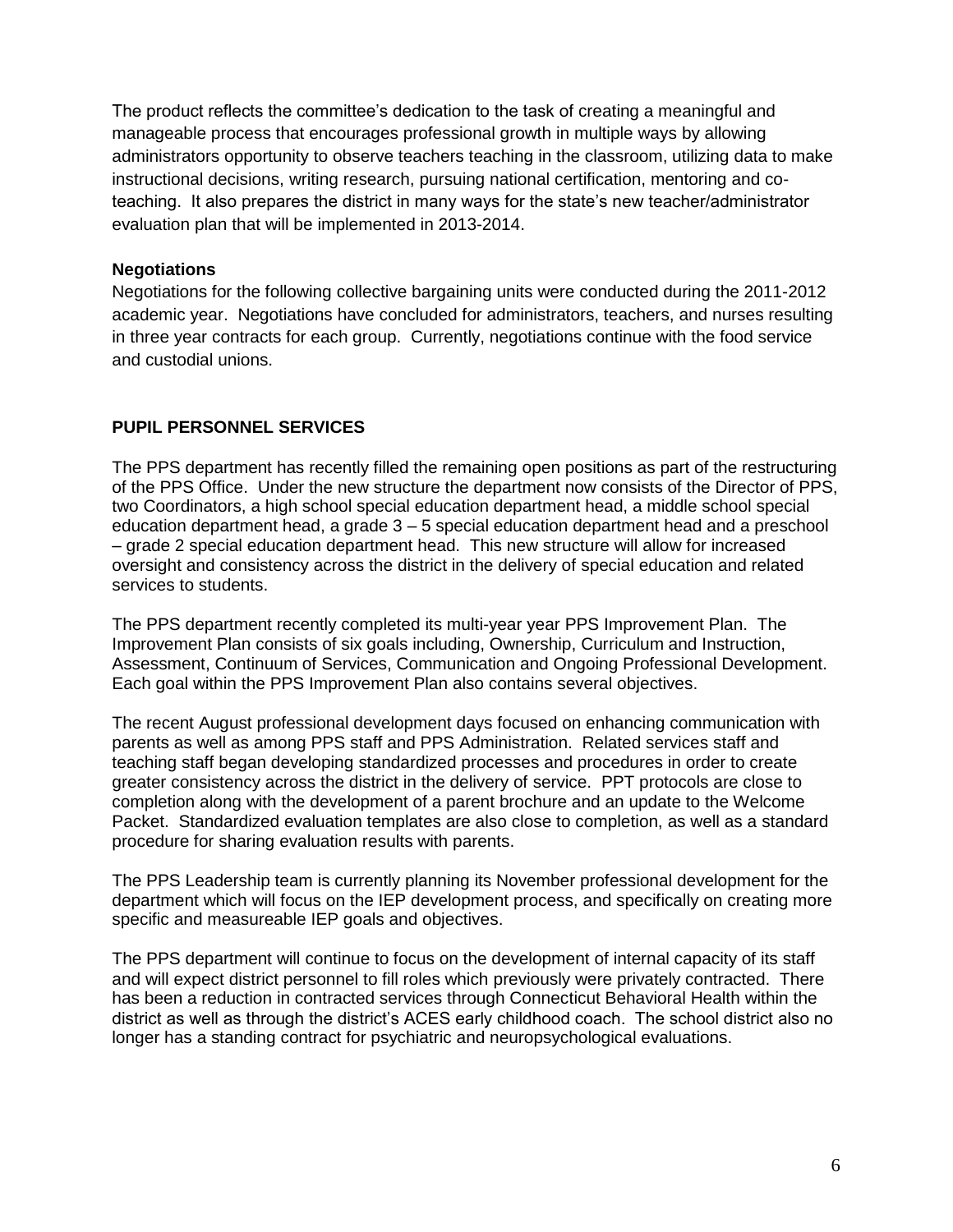The PPS Department has begun implementing an Adaptive Physical Education program at the Cook Hill Integrated Preschool during the 2012-2013 school year which has resulted in improved services to students, and allowed for a twenty percent reduction in Physical Therapy needs in the Integrated Preschool program. Further development of the adaptive physical education program in the district will be evaluated throughout the current school year.

Identified preschool students with itinerant speech needs who attend community daycare programs are beginning to be serviced within their community daycare/preschool setting. This has resulted in a reduction in the need to transport itinerant students to and from the Cook Hill Integrated Preschool.

The PPS Department will complete an internal program review of the Harvest Park Elementary Program as well as the ARTS Academy Program, and will present recommendations for improvement to Dr. Menzo by June 2013.

The PPS Department is examining its current service delivery model and obligation to strictly adhere to federal guidelines within our non-public educational institutions.

The PPS department is reviewing its procedures for maintaining confidential records.

A new kindergarten –grade 2 special education program has begun implementation at Cook Hill School during the 2012-2013 school year. This program was developed to address the needs of students with significant global delays.

PPS Administration currently chairs the Special Services Management Team, The District School Climate Committee, the Guidance Management Team and the EIP Management team.

# **2. COMMUNITY OUTREACH**

Significant effort focused on increasing parent communication and preparing students for life after high school. In addition, tremendous collaboration between the Wallingford Public School District and local businesses helped increase our critical education-business partnership. To address these goals, staff efforts included:

- Revision and implementation of the developmental guidance curriculum for middle and high school students incorporating Student Success Plans (a Secondary School Reform component) using the software program "Naviance Succeed"
- Implementation of the PowerSchool Parent Portal for middle/high school students and parents to access class updates, grades and assignment completion
- Increasing partnership opportunities with community business and industry through grants and outreach
- Implementation of the E-Notify emergency notification system
- Creation of a district "brand" to promote communications by making our messaging readily identifiable to families and the community
- Redesign and launching of new district website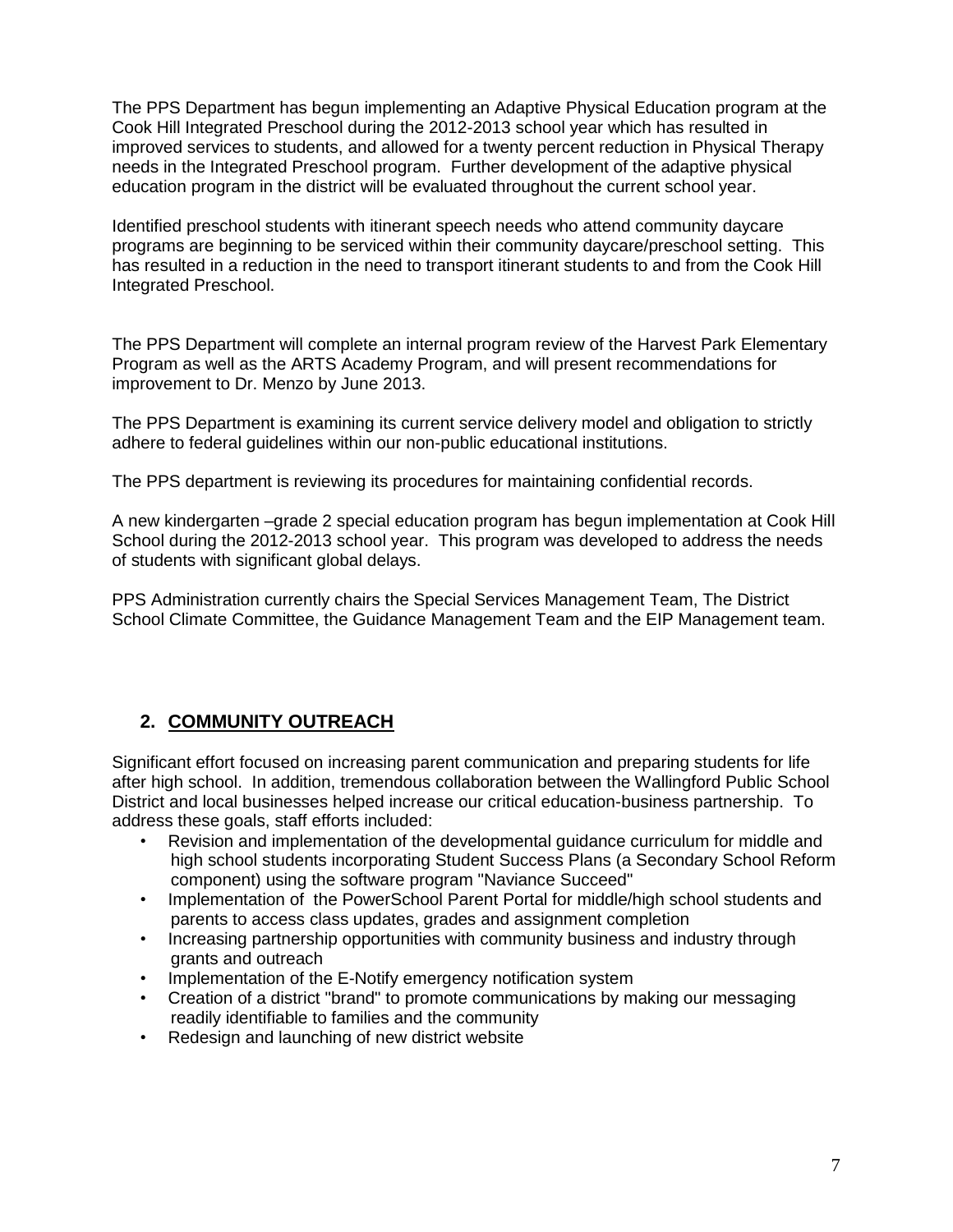# **3. DISTRICT CLIMATE**

The Assistant Superintendent for Personnel serves as the district's safe school climate officer. Last year, the district's safe school climate committee coordinated school climate plans and developed forms and protocols for reporting instances of bullying and harassment.

### **District Climate**

The District Climate Committee advanced our efforts which address recent State of Connecticut mandates for improved school climate and bullying prevention. Their work included:

- Development, approval, and implementation of school-based climate plans
- Submittal of school-based climate plans to the State Department of Education
- Substantial staff training to address the prevention/ early intervention in bullying behaviors or incidents
- Training in child safety required by the CT Department of Children and Families
- Creation and appointment to new roles district climate officer and school climate specialists
- Development and implementation of district and school-based climate surveys to be used to inform and revise school-based climate plans

# **4. TECHNOLOGY**

#### **PowerSchool**

We opened up the PowerSchool parent portal for middle and high school students and parents allowing both to view online grades and attendance information. This also allowed middle school students to schedule course requests.

### **Replacement Computers**

Approximately 400 new computers were purchased and installed to replace machines that were five years old and older. This included 7 media centers and 8 labs. All of these computers have the latest version of Windows and Office software.

#### **Camcorders**

Thanks to a donation of 200 units from the 3M Corporation, camcorders were made available to all of our schools.

### **Middle School Computer Labs**

Two new computers labs, one at each middle school, were setup and equipped from scratch to increase the capabilities and access to technology at the middle schools. Each now has two full, dedicated computer labs.

### **Transportation**

The automated calling system for parents was expanded to provide information if there is a significant bus delay. We have completed the implementation of a SIF School Interoperability Foundation server this year. Power School is the database for student information including transportation. The Parent Portal was expanded this year to provide parents and schools with bus route information.